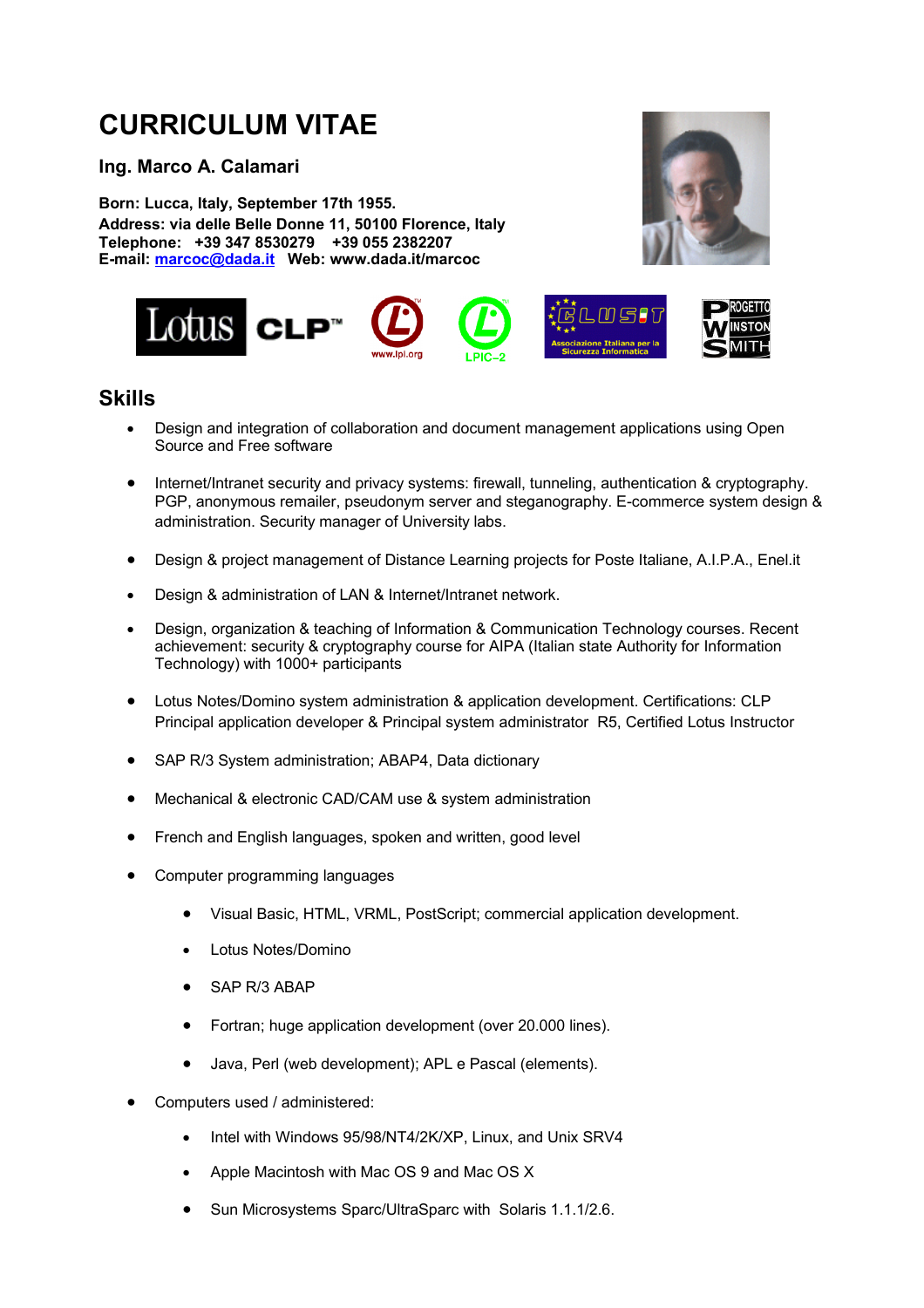- · Control Data 6600 with NOS OS.
- · IBM 3031, 4341 e 370/168 with OS/VS1, MVS and VM/CMS.
- · Digital VAX-11/MicroVAX with VMS 5.0 and Berkeley UNIX.

### **Jobs**

**10/1991 to 9/2005 worked** at Elea S.p.A. - Training and Consultancy. Responsible of thematic area for Network, CAD and Multimedia of the Florence location, and of designing of formation courses financed by the European Community for the Tuscany region and computer security course for A.I.P.A. (Italian state Authority for ICT)

**1988:** worked in the United States in the field of Computer Aided Design mechanics (stereolitography) and auto routing of printed circuits in technology SMT at the Olivetti Advanced Technology Center of Cupertino.

**1/1986 - 9/1991:** Assumed at the Olivetti Division R&S Personal Computer as CAE-Cad Manager, with offices of management hardware and software of the systems, training and user assistance; the CAE/CAD has a staff of 4.

**6/1981 - 12/1985:** Assumed at the office Technical Calculation of the Nuovo Pignone in Florence, in the sector of the scientific programming and Finite Element calculation, with offices of development of new applications, Scientific programs management and user assistance.

**1981:** achieved the qualification of Engineer in the Register of the Engineers of Pisa, number 844.

**9/1980 - 6/1981:** assumed at the Quality Assurance office of the NIRA nuclear architect in Genoa, in the department of Quality Assurance of scientific programs.

**1975 – 1980:** Graduated *"summa cum laudae"* in Nuclear Engineering at the *Universita' degli Studi di Pisa*, discussing the thesis *"Study and design of component for sodium-cooled fast nuclear reactors, with particular reference to: liners, fittings, anti sodium leakage system and penetrations"*; the thesis was realized in collaboration with the NIRA, at the nuclear power plant PEC at Brasimone.

#### **Publications, courses and exhibitions**

**2005** published *"Today is the tomorrow we should have worried about yesterday: a proposal for an Italian law regulating usage, retention and deletion of georeferenced and chronoreferenced automatically collected data containing unique user identifiers"* at BILETA 2005 - British and Irish School of Law, Belfast. The law proposal is currently under examination by Italian Senate representatives.

**2002-2005 Founder and organizator of** *e-privacy,* the first Italian conference on privacy in the information age.

**2002-2004** Speaker in several scientific conferences and meetings; Webb.it, Hackmeeting, Linuxday..

**1999** SAP R/3 ABAP & system administration courses c/o SAP Italia

**1998** Lotus Notes/Domino courses in application development & system administration c/o Lotus Italia

**1997** Cisco router configuration and administration with IOS 10 c/o Horizon, Milan.

**1993 - 95** exhibition of Multimedia, Broadcasting and Virtual Reality Imagina '93 & '95, Monaco.

**10/1991** exhibition of Multimedia ECHTE '91 in Wien.

**9/1986** Architecture VAX/VMS, System Management VAX/VMS, Performance Management VAX/VMS, at the Digital Training Center - Milan.

**9/1985** Seminar: " Measures of temperature in the gas turbines" at Department of Energetic, Ancona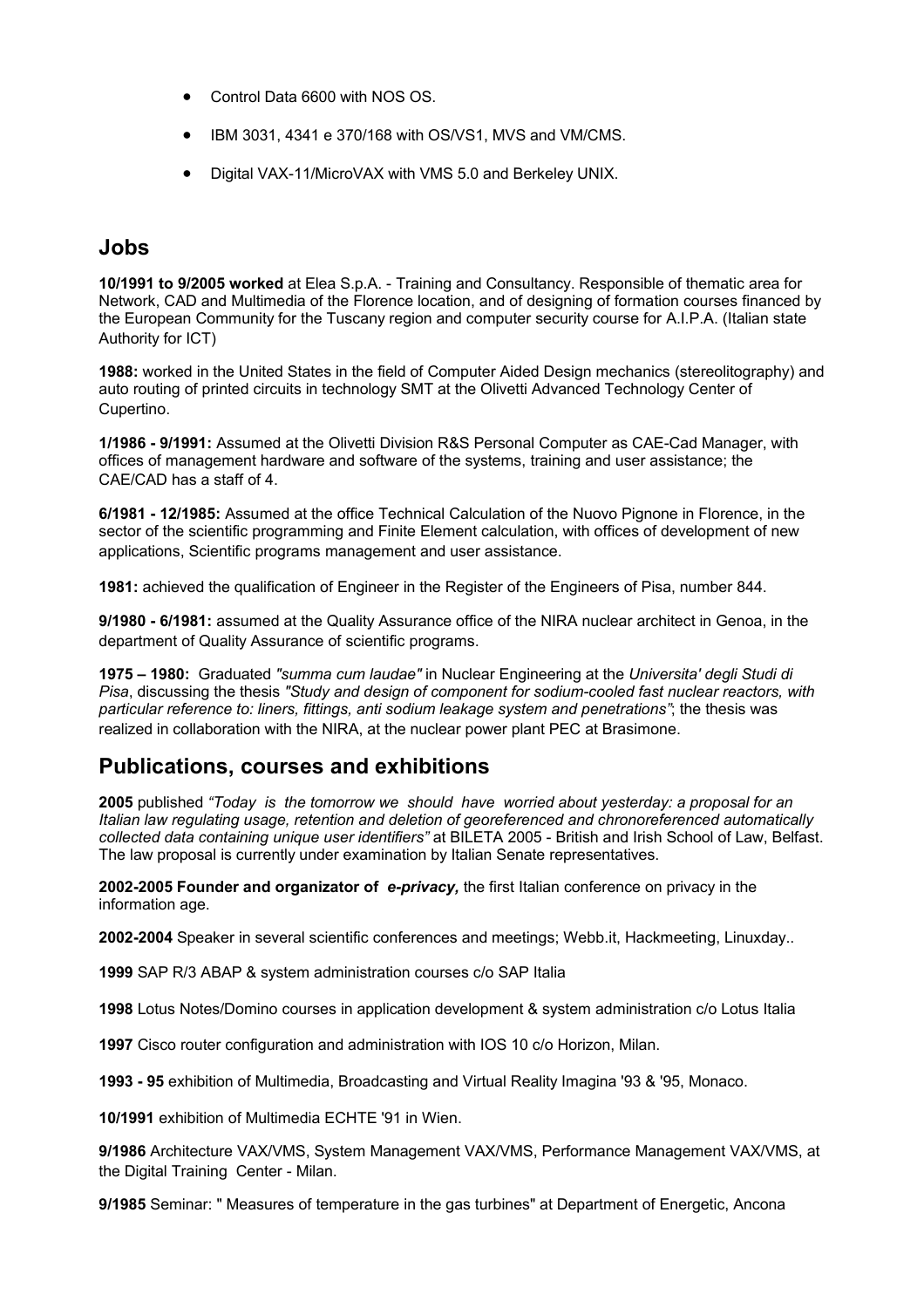Engineering Faculty.

.

**11/1984** Seminar "The application of the criterion of the fracture mechanics to the mechanical design", held at Nuovo Pignone, Florence.

**5/1983** "Structural Dynamics" at the Ispra Research Center of the European Community.

**1980** Post-degree master in Nuclear Engineering at the University of the Studies in Pisa; discussion paper. "A method for the application of cyclical symmetry conditions to FEM calculations using standard applications"; vote of 64/70

**1977** VM/CMS, FORTRAN 77, APL held at the University National Center of Electronic Calculation - Pisa.

# **LAN, WAN & Internet skills**

- · **Designed and administrated Internet resources in 1986** at the Olivetti R&S Center in Pisa. Realized a connection with the corporate Olivetti Internet connection (Host O.A.T.C. olivea was one of the backbone hosts of Usenet) using a Cisco 3000 bridge and a dedicated leased serial line. All the Internet services were available to the users of local Ethernet LAN via PC and serial terminal concentrators. A NNTP local news server was available to users. Administered Valid UNIX BSD 4.3 workstation and DEC VAX/VMS 5.0 hosts
- · **Realized the Ethernet LAN in 1991** at the Florence Elea site. Realize and administer an UUCP connection to Olivetti corporate network for e-mail and news. Administered Sun Solaris 1.1 workstation. In 1994 shutdowns the UUCP connection and connect the LAN (Novell, AppleTalk, EtherTalk, TCP/IP protocols) to Tuscany WAN and Internet via SMDS 2 Mb connection and Cisco 2514 router. Administered UNIX SVR4 system.
- · **Install, in 1994 for didactic use, a complete local Intranet**, using Sun Microsystems workstation with OS Solaris 1.1.1 & 2.3, with FTP, Telnet PC server, DNS, NFS, HTTPD and remote access. Administered Sun Solaris 1.1 & 2 workstations. Participate the startup of the Elea corporate Intranet in 1995 with a second router and CDN leased line. The Elea Intranet has local POP3, DNS, HTTP, NFS & firewall.
- · **In 1995 realized the WEB** for the Vocational Formation Service of the Tuscany region and for private association San Giovanni di Dio.
- · **In 1995 participate in the realization of an experimental, local-multicast, IP multipoint videoconferencing system PC-based**. The videoconferencing system was used for courses of the Tuscany Region.
- · **In 1995 experimented with CuSeeMe and MBONE videoconferencing.**
- · **From 1995 worked on Intranet security** and perform penetration test of the corporate Intranet.
- · **From 1995 acquire theoretical knowledge about digital cash** and related prototype of economic transaction.
- · **From 1995 participate to the Cypherpunks mailing list** and to **VRML VAG & mailing list**
- · **In 1995 realized the Elea FP Home World** using pre-VRML 1. In 1996 realized an architectural modeling of the **Florentine Brunelleschi's Dome** using VRML 1.1. The work includes writing the related HTML 3.0 pages for an Elea FP client. The WEB was put on Internet in June and demonstrated during the European Summit held in Florence in July.
- · **In 1999 founded the Winston Smith Project**, association that promote Internet privacy and Open Source privacy applications.
- · **From 2000 is a member of three Open Source software development projects**: Freenet,